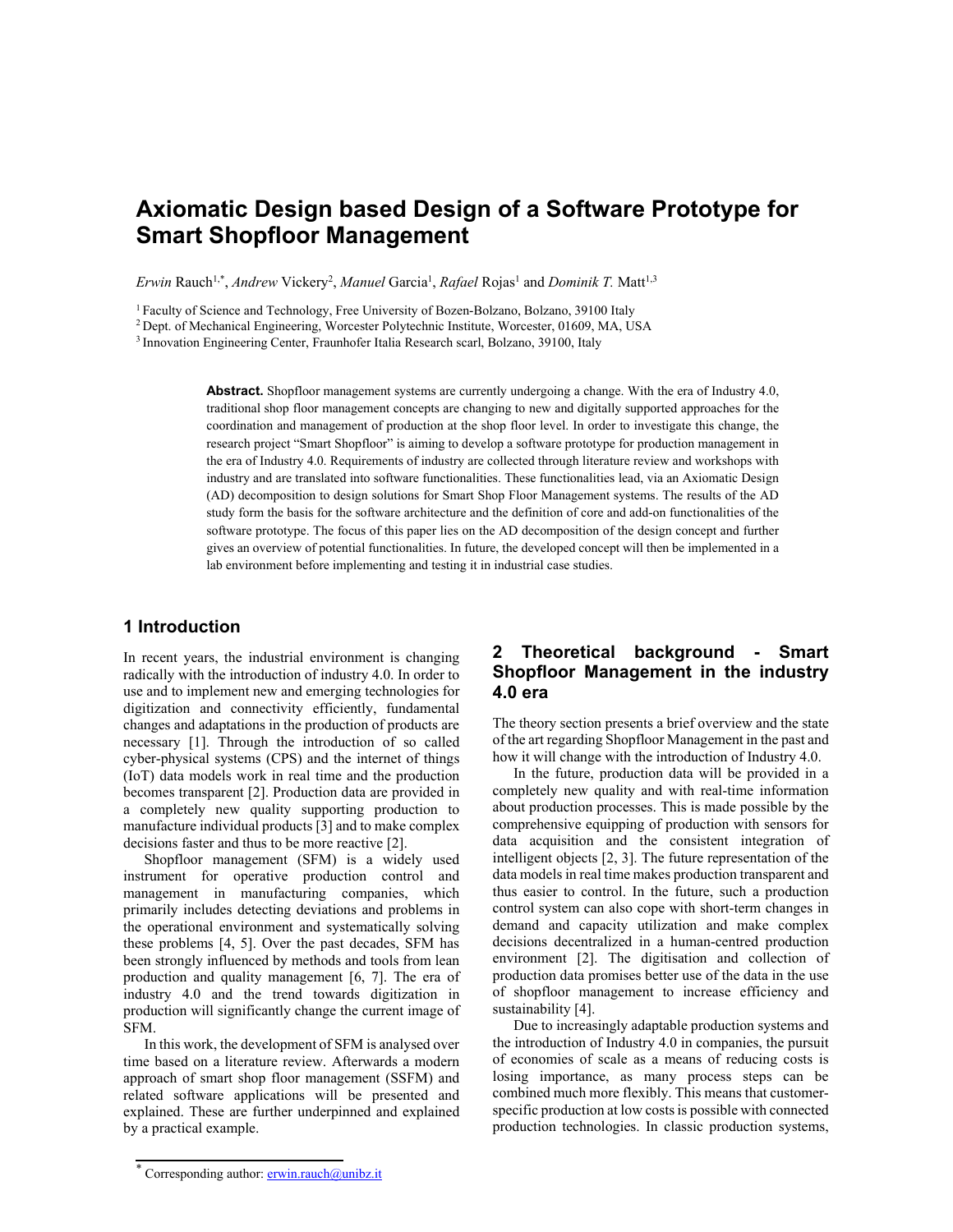this is only possible through frequent variant changes or execution of individual production steps, which usually means higher costs [8].

A critical success factor in global competition is and remains the ability to make the right decisions in a short time. The comprehensive real-time transparency in industry 4.0 enables early decision making and flexible reactions to turbulence in production as well as global optimization across locations. The overall goals, such as the highest possible output (resource productivity) and the lowest possible use of resources for a given product quantity (resource efficiency), are also maintained in industry 4.0. Production processes can be optimized by CPS and throughout the entire value chain [9]. In addition, it is becoming increasingly important to continuously monitor and optimize the system during production with regard to resource and energy consumption as well as emissions [10, 11].

The "smart factory" can control complex and geographically distributed industrial processes. It describes a production environment consisting of intelligent, self-controlling objects. Self-controlled objects can be containers, products, devices or materials. Smart Products are an example of such self-directed objects and can be clearly identified and localized at any time. They already have the knowledge of their manufacturing process. Smart products will therefore be able to independently control the various stages of their production in the future [10].

The introduction of CPS in production also leads to a change in working conditions for employees in the production environment. Employees benefit from more flexible, age-appropriate and, through the use of assistance systems, simpler workstations with greater responsibility and independence in work design. In addition to positive influencing factors, however, employees also face a higher work density and higher demands on competences and skills in dealing with CPS [12].

# **3 Current functionalities of the Smart Shopfloor Management software Visual Shopfloor®**

In traditional lean management, SFM has often taken place in the so-called lean war room (Japanese obeya) with the support of analogue visualization and communication tools. The digitization of SFM requires the introduction of SSFM systems and applications. As described in [5], such mobile and web based software applications are a suitable instruments for connecting employees, methods and technologies in SFM.

Based on existing expertise in industrial companies the research partner Solunio GmbH developed a commercial software for smart shopfloor management with three layers (see Figure 1).



**Fig. 1.** Existing functionalities of the commercial software Visual Shopfloor® from Solunio GmbH.

### **3.1. Data collection**

At layer 1 (*Data Collection*), data are collected by connecting the SSFM application with various systems and equipment in the company. Such systems can be the internal ERP (enterprise resource planning), a MES (manufacturing execution system) or MDA/PDA (machine or production data acquisition), as well as specific systems such as CRM (customer relationship management), APS (advanced planning system), QMS (quality management system) or intelligent sensors installed on machines.

#### **3.2. Data structuring and management**

At layer 2 (*Data Management*), all data collected is then aggregated and structured by filtering relevant data and transferring it into structured data models. The initially large data flood ('big data') is thus transformed into smart and relevant data ('smart data'). The data are then grouped into (i) order data, (ii) machine data and (iii) worker data.

#### **3.3. Current shopfloor management functions**

Layer 3 (*Shopfloor Management*) uses the data for shopfloor management by means of various functions. The "Performance Monitoring" function makes it possible to display Key Performance Indicators (KPIs) or statistics in real time avoiding complex updating of reports. The "Smart Info Board" function enables general information to be displayed to all or specific monitors in production at the touch of a button, eliminating the need for time-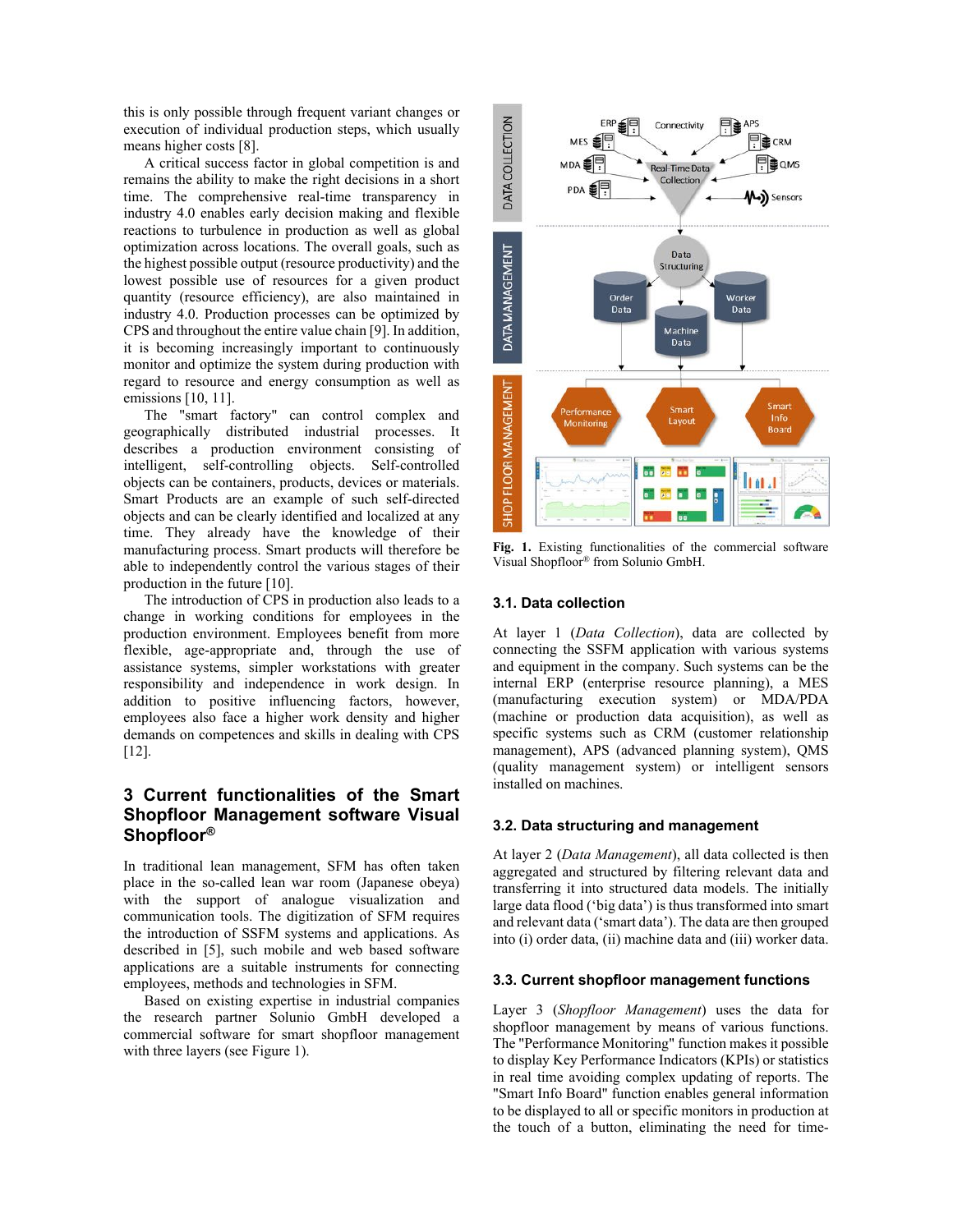consuming manual update of paper. The "Smart Layout" function enables the user to visualize the current situation in production by means of a dynamic graphical layout representation. If the user zooms in or out, more details such as machine status or job data appear.

# **4 Design of a software prototype for Smart Shopfloor Management with AD**

In this section, a short overview of the use of Axiomatic Design for software design is presented. Afterwards, the research team analyses the input of potential industrial users and applies AD to deduce a design concept for a new and extended version of Visual Shopfloor in sense of a Smart Shopfloor Management software prototype.

### **4.1. Design of software systems based on Axiomatic Design**

Axiomatic Design theory is applicable to many different kinds of systems, including machines, large systems, organizations as well as software systems [13]. According to [13] software development can be done efficiently in the shortest possible time, reliably with full confidence when it is done based on axiomatic design.

In Axiomatic Design [14] requirements (CNs – customer needs or attributes) are translated into functional requirements (FRs) and constraints (Cs). Hereafter starts a mapping process selecting design parameters (DPs) for individually fulfilling each FR. The following four domains form the base of the Axiomatic Design methodology [14]:

- *Customer domain*: the customer domain defines the desires and needs of customer, usually defined as customer needs (CNs).
- *Functional domain*: the functional domain focuses on the functional (FRs) and non-functional requirements (n-FR) of the system, which derive from customer needs. System constraints (Cs) are also considered.
- x *Physical domain*: the physical domain contains the design parameters (DPs) that help to satisfy the functional requirements.
- *Process domain*: the process domain transforms the design parameters into real process variables (PVs).

The mapping process in AD then enables the application of the Independence Axiom and the Information Axiom. The Independence Axiom means that Axiomatic Design favors DPs that do not influence FRs other than the one they were selected to fulfil (means a diagonal design matrix and therefore an uncoupled design). In case of a triangular design matrix the design is a decoupled design satisfying the Independence Axiom if the design sequence is correct. If the design matrix is neither diagonal nor triangular (coupled design) a redesign of the system is required. Furthermore, the Information Axiom assures that in case of alternative satisfactory DPs, the best DP has the lowest information content required for success, i.e., least complexity, or greatest probability of success. Through a top-down decomposition approach FR-DP pairs are decomposed

from an abstract level to a detailed one. In the following both Axioms are described more in detail [14]:

- x *Axiom 1 Independence Axiom*: the design of a system is considered ideal if all functional requirements are independent of the others in order to avoid any kind of interaction among them. Each defined design parameter is only related to one functional requirement and has no influence on other functional requirements.
- x *Axiom 2 Information Axiom:* the Information Axiom helps the designer to choose among multiple possible solutions. The design parameter should have the smallest information content, to ensure a higher probability to satisfy a requirement. The aim is to minimize the information content of the design.

In case of software design there are some small differences to other system designs. In the case of products, DPs may be physical parameters or parts or assemblies, whereas in the case of software, DPs may be software modules or program code segments. The software modules build a software architecture which provides a good guideline for software development [13]. In AD a 'module' is defined as the row of design matrix that yields the FR of the row when it is multiplied by the corresponding DP [15].

#### **4.2. Customer needs (CNs) for shopfloor management in the era of industry 4.0**

Based on the determination of customer needs and system requirements in workshops with industrial companies and a subsequent discussion with experts the following summary of CNs was elaborated (see Figure 2).

| DATA COLLECTION                                                                                                                              | DATA ANALYSIS                                                                                                                           | <b>DATA ACCESS</b>                                                                                                        |
|----------------------------------------------------------------------------------------------------------------------------------------------|-----------------------------------------------------------------------------------------------------------------------------------------|---------------------------------------------------------------------------------------------------------------------------|
| • real time data<br>· machine data<br>· inventory data<br>· energy consumption<br>· staff information<br>· process information               | · data analytics algorithms<br>• event-based warning and<br>early warning systems<br>· automatic maintenance<br>detection               | • reduction of routes for<br>information procurement<br>· terminals for employees<br>· access with mobile<br>devices      |
| <b>MONITORING</b>                                                                                                                            | VISUALIZATION                                                                                                                           | CONNECTIVITY                                                                                                              |
| • cockpit per management<br>level<br>· production status<br>· machine status<br>· performance/efficiency<br>· alarm in case of deviation     | · work instructions, quality<br>checklists, inspection<br>plans, order data, tool data<br>· paperless production                        | · standardized interfaces<br>· uninterrupted data flow<br>· consistency of data in<br>different systems                   |
| <b>EMPLOYEES</b>                                                                                                                             | USER-FRIENDLINESS                                                                                                                       | <b>DECISION MAKING</b>                                                                                                    |
| · acceptance of employees<br>· allocation of jobs<br>according to age and<br>competence<br>· new competencies in data<br>management required | · intuitive user guidance<br>• recognition of the role of<br>the employee (e.g. shift)<br>manager, worker)<br>· image and media support | · Rapid decision making<br>and transmission<br>· Localization of a<br>necessary decision<br>· Prioritization of decisions |

**Fig. 2.** Collected and clustered customer needs in the industry workshop.

The research team used the collected customer needs to define the functional requirements for the software development. In an additional internal workshop of the research team the results in Fig. 2 were analyzed in order to define which inputs are constraints (Cs) and which ones are functional requirements.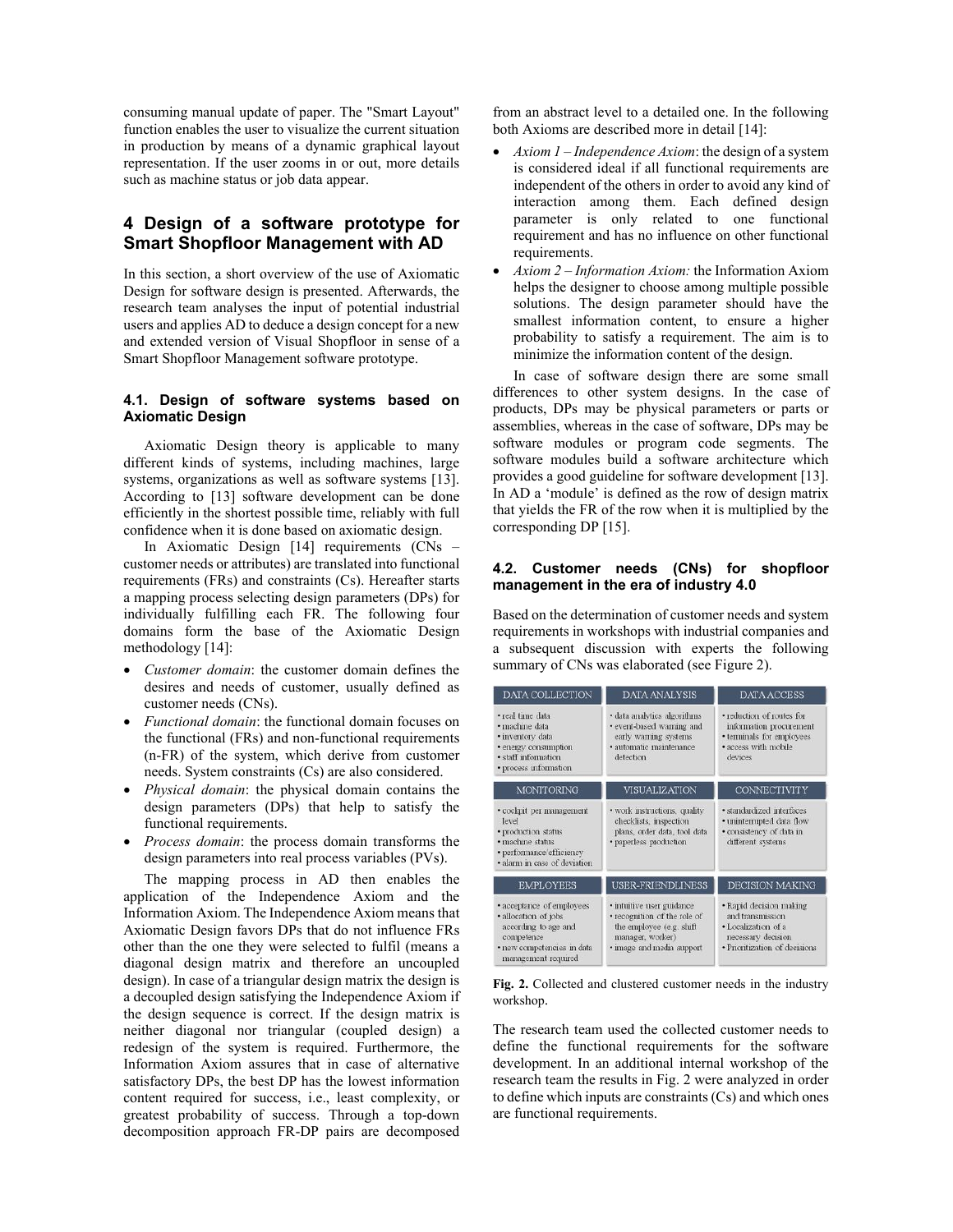### **4.3. Definition of high-level functional requirements (FRs) and design parameters (DPs)**

The highest level of FRs and DPs can be expressed as follows:

- $FR<sub>0</sub>$  Manage the production shopfloor in a smart way.
- DP<sub>0</sub> Smart Shopfloor Management software.

Based on the outcome of the initial workshop the following high-level Functional Requirements and related Design Parameters were defined:

- FR<sub>1</sub> Collect real time data of machines, processes, resources and energy
- FR2 Avoid inconsistency of data
- FR3 Visualize needed and related data everywhere for individual roles in production without using paper
- FR4 Monitoring of performance (input-output) in production
- FR5 Allow individual and production related data analysis
- FR6 Avoid problems and increase reactivity in decision-making if problems arise
- FR7 Facilitate acceptance of employees.
- DP<sub>1</sub> Data Collection module with interfaces and smart sensors
- DP2 Data structuring module
- DP3 Digital visualization technologies
- DP4 Monitoring tools
- $DP<sub>5</sub>$  Tools for production data analysis
- $DP<sub>6</sub>$  Problem Prevention and problem solving tools
- $DP<sub>7</sub>$  Dedicated training of employees and tutorials.

The design matrix on the first level is decoupled and shows the dependencies between the solutions (DPs) and the functional requirements (FRs):

| $\begin{pmatrix} FR_1 \\ FR_2 \\ FR_3 \\ FR_4 \\ FR_5 \\ FR_6 \\ FR_6 \end{pmatrix} = \begin{bmatrix} X & 0 & 0 & 0 & 0 & 0 & 0 \\ 0 & X & 0 & 0 & 0 & 0 & 0 \\ 0 & 0 & X & 0 & 0 & 0 & 0 \\ 0 & 0 & 0 & X & 0 & 0 & 0 \\ 0 & 0 & 0 & X & 0 & 0 & 0 \\ 0 & 0 & 0 & X & X & X & 0 \\ 0 & 0 & 0 & X & X & X & X \\ 0 & 0 & X & X & X & X & X \end{bmatrix} \begin{bmatrix} DP_1 \\ DP_2 \\ DP_3 \\$ |  |  |  |  |  |
|---------------------------------------------------------------------------------------------------------------------------------------------------------------------------------------------------------------------------------------------------------------------------------------------------------------------------------------------------------------------------------------------------|--|--|--|--|--|

Fig. 3 shows the FR-DP tree of the highest hierarchical levels.



**Fig. 3.** Highest-level FR-DP tree.

### **4.4. Decomposition and mapping process**

The decomposition process of top-level FRs and DPs aims to transform the abstract requirements into more tangible parameters that are close to the daily practice and therefore relevant for implementation. The FR-DP pairs on the highest hierarchical level represented in Fig. 3 are a starting point for the top-down decomposition and mapping process in AD. The decomposition is performed separately for each of the FR-DP pairs shown in Fig. 3 to obtain a better understanding of the process.

### *4.4.1 FR1-DP1 – Data Collection*

The  $DP_1$  Data Collection does not need a further decomposition as this module is already realized in the existing commercial software and works well for the planned software redesign.

#### *4.4.2 FR2-DP2 – Data Structuring*

Same as above occurs also for  $DP<sub>2</sub>$  Data Structuring. The data structuring method has already been realized and is not part of the redesign.

#### *4.4.3 FR3-DP3 – Digital visualization*

Digital visualization technologies are supporting to visualize specific contents to operators or other users in production. Mobile apps help to visualize data everywhere, while an own function is visualizing only data relevant for the own position (shift-leader, operator, etc.) while an Info Board contains general information. Problems are visualized graphically in the layout as problem map.

- FR3.1 Visualize data everywhere.
- FR3.2 Visualize relevant data for the own role.
- FR3.3 Visualize general information.
- FR3.4 Visualize problems transparently.
- DP3.1 Mobile App module.
- DP<sub>3.2</sub> MyRole View module.
- $DP_{33}$  Info Board module.
- DP3.4 Problem Map module.

The design matrix shows a decoupled design:

$$
\begin{Bmatrix}\nFR_{3.1} \\
FR_{3.2} \\
FR_{3.3} \\
FR_{3.4}\n\end{Bmatrix} =\n\begin{bmatrix}\nX & 0 & 0 & 0 \\
X & X & 0 & 0 \\
X & 0 & X & 0 \\
X & 0 & X & X\n\end{bmatrix}\n\begin{Bmatrix}\nDP_{3.1} \\
DP_{3.2} \\
DP_{3.2} \\
DP_{3.3} \\
DP_{3.4}\n\end{Bmatrix} \tag{2}
$$

The Mobile App module consists of an app containing a mobile version of the software. Thus it has a dependency to other FRs. The Info Board module is also able to visualize problems transparently.

#### *4.4.4 FR4-DP4 – Monitoring*

Production performance indicators are monitored in a performance monitoring function while energy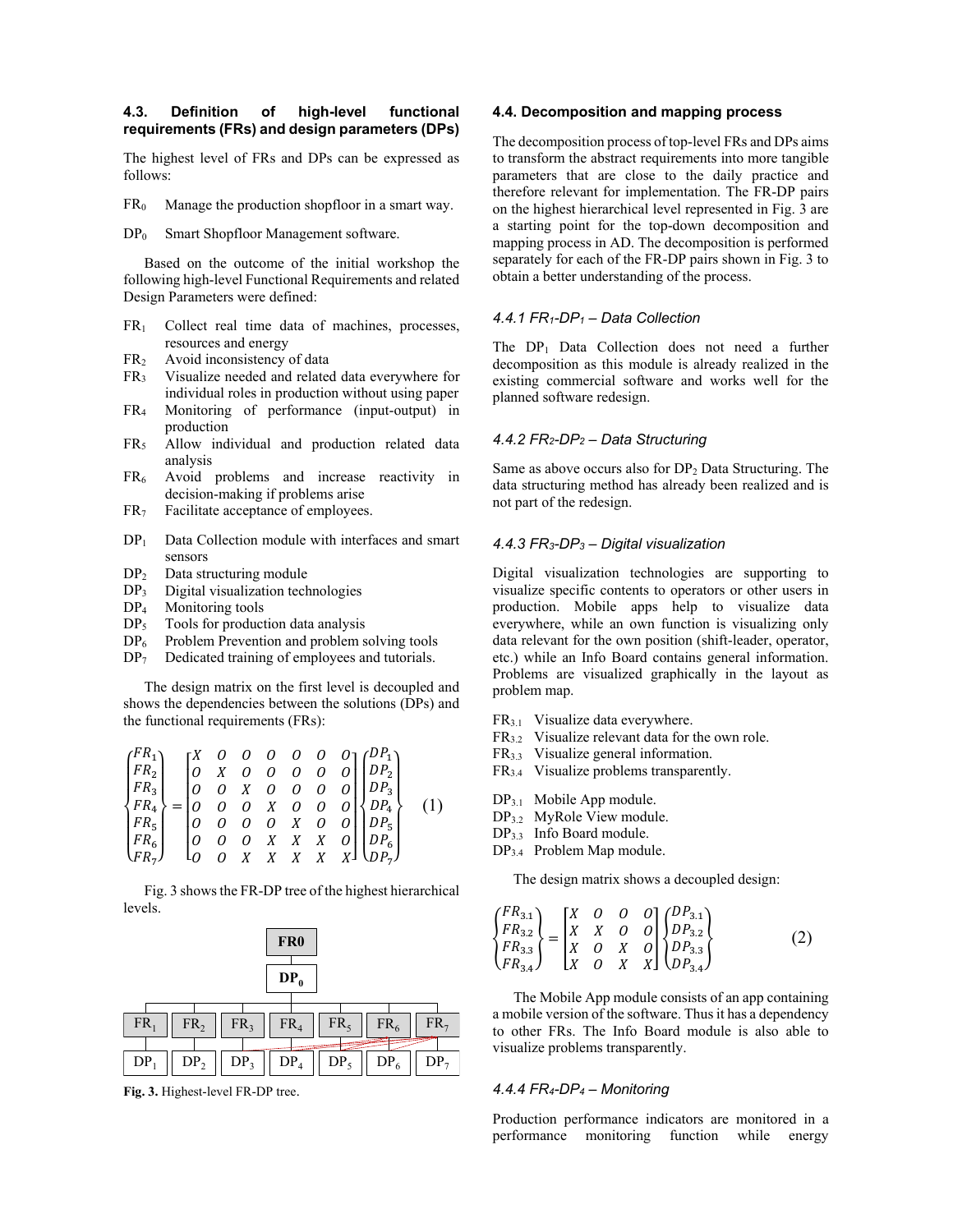consumption is monitored in an energy cockpit. The smart layout function shows changes in the layout.

- FR4.1 Monitoring of production performance.
- FR4.1 Monitoring of energy performance.
- FR4.1 Monitoring of changes in the layout.
- DP<sub>41</sub> Performance Monitoring.
- $DP<sub>4</sub>$ , Energy Cockpit.
- DP4.3 Smart Layout.

The design matrix shows an uncoupled design:

$$
\begin{Bmatrix} FR_{4.1} \\ FR_{4.2} \\ FR_{4.3} \end{Bmatrix} = \begin{bmatrix} X & 0 & 0 \\ 0 & X & 0 \\ 0 & 0 & X \end{bmatrix} \begin{Bmatrix} DP_{4.1} \\ DP_{4.2} \\ DP_{4.3} \end{Bmatrix}
$$
 (3)

### *4.4.5 FR5-DP5 – Data Analysis*

The software should not only allow to see general monitoring dashboards but also to do more detailed data analysis using the data stored in the software. Thus the SSFM software provides a digital value stream mapping function in order to compare different situations and to identify potentials for optimization. Further individual data analytics should also be possible.

- $FR<sub>5.1</sub>$  Allow lean production data analysis.
- FR5.2 Enable individual data analysis.
- DP5.1 Digital Value Stream Map.
- DP<sub>5.2</sub> Data Analytics.

The design matrix shows an uncoupled design:

$$
\begin{Bmatrix} \n\text{FR}_{5.1} \\ \n\text{FR}_{5.2} \n\end{Bmatrix} = \begin{bmatrix} X & 0 \\ 0 & X \n\end{bmatrix} \begin{Bmatrix} \text{DP}_{5.1} \\ \text{DP}_{5.2} \n\end{Bmatrix} \tag{4}
$$

#### *4.4.6 FR6-DP6 – Problem Management*

Problems due to machine stops should be avoided in future through early warning systems or predictive maintenance. A digital problem issue tracking function should also reduce the duration of the procedure to solve a problem. The introduction of a location based decision making can further improve also the reactivity for problem solving. This means that e.g. the nearest shift leader will be informed if the production system identifies a problem where a certain decision is needed.

- $FR<sub>6.1</sub>$  Prevent stops of production machines.
- $FR<sub>6</sub>$ , Reduce duration of problem solving.
- $FR<sub>6.3</sub>$  Increase reactivity in problem solving.
- $DP<sub>6.1</sub>$  Predictive maintenance module.
- DP6.2 Issue tracking. DP6.3 Location based decision.
- 

The design matrix shows a decoupled design:

$$
\begin{Bmatrix} FR_{6.1} \\ FR_{6.2} \\ FR_{6.3} \end{Bmatrix} = \begin{bmatrix} X & 0 & 0 \\ 0 & X & 0 \\ X & X & X \end{bmatrix} \begin{Bmatrix} DP_{6.1} \\ DP_{6.2} \\ DP_{6.3} \end{Bmatrix}
$$
 (5)

Predictive maintenance as well as issue tracking increases the reactivity for problem solving showed in the matrix by the dependencies of the DPs with the last FR.

### *4.4.7 FR7-DP7 – Acceptance of users*

It is crucial for the implementation of such a Shopfloor management system that all user are accepting the software. Thus the AD design foresees two further lower level FR-DP pairs.

- $FR<sub>7.1</sub>$  Support users if problems arise.
- $FR<sub>7.2</sub>$  Increase skills of users in data management.
- DP<sub>7.1</sub> Online Tutorial.

DP<sub>7.2</sub> Dedicated trainings in the SSFM software.

The design matrix shows a decoupled design:

$$
{\begin{Bmatrix} FR_{7.1} \ Fr{R}_{7.2} \end{Bmatrix}} = {\begin{bmatrix} X & 0 \\ X & X \end{bmatrix}} {\begin{Bmatrix} DP_{7.1} \\ DP_{7.2} \end{Bmatrix}}
$$
 (6)

There is a dependency as the regular use of online tutorials is also helping to train people working with the software.

#### *4.4.1 Design matrix and summary*

The following design matrix illustrated in Fig. 4 summarizes all higher and lower level FR and DP. Acclaro DFSS (Design for Six Sigma software tool by Functional Specs Inc.) was used to elaborate and check the overall design matrix.

The design matrix is decoupled, which means that the design sequence must be followed in the development work in order to minimize complexity and iterations in the software development process. The AD approach provides software developers with an instrument for sequencing the development of the single software modules in an appropriate manner.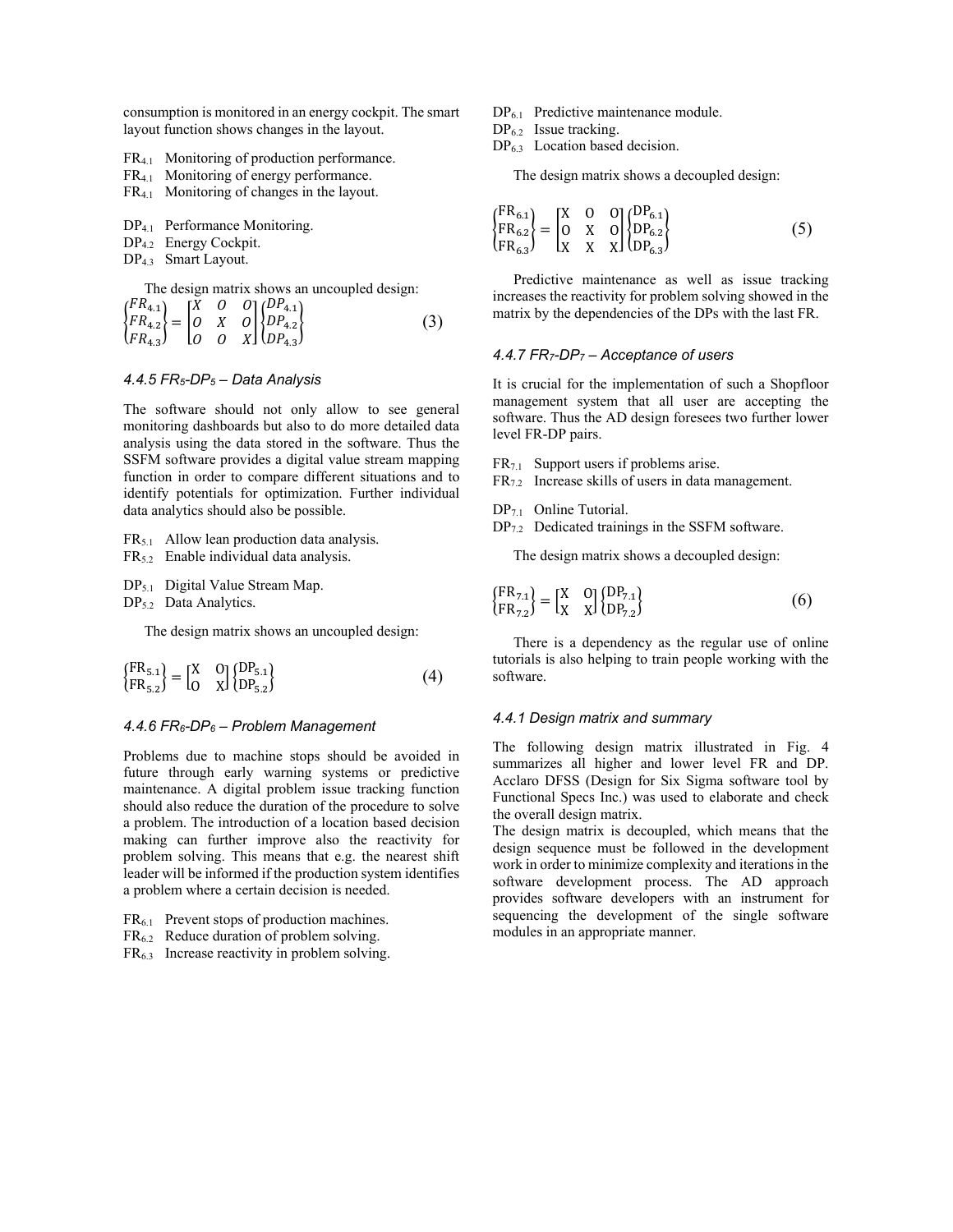|                                                                                                         | and ar<br>module with interfaces<br>Smart Shopfloor Management software<br>collection<br>Data<br>DP1:<br>DP0: | module<br>structuring<br>Data<br>DP2 | Digital visualization technologies<br>DP3:<br>ė | DP3.1: Mobile App modu | 2: MyRole View Module<br>DP3 | Info Board module<br>in,<br>DP <sub>3</sub> | Problem Map Module<br>ŵ<br>DP3. | <b>SOOS</b><br>DP4: Monitoring | Performance Monitoring Module<br>DP4.1: | Energy Cockpit Modul<br>DP4.2: | Smart Layout Module<br>DP4.3: | Tools for production data analysis<br>ğ<br>Θ | DP5.1: Digital Value Stream Module | Data Analytics Module<br>DP5.2 | solving tool<br>problem<br>DPS: Problem prevention and<br>ė | Module<br>DP6.1: Predictive Maintenance | Tracking Module<br><b>ISSU0</b><br>DP6.2 | Decision Module<br>Location Based<br>ö<br>DP6 | DP7: Dedicated training of employees and tutorials<br>e | <b>Tutorial Module</b><br>Online<br>μ<br>DPT. | Dedicated trainings in the SSFM software<br>DP7 2: |
|---------------------------------------------------------------------------------------------------------|---------------------------------------------------------------------------------------------------------------|--------------------------------------|-------------------------------------------------|------------------------|------------------------------|---------------------------------------------|---------------------------------|--------------------------------|-----------------------------------------|--------------------------------|-------------------------------|----------------------------------------------|------------------------------------|--------------------------------|-------------------------------------------------------------|-----------------------------------------|------------------------------------------|-----------------------------------------------|---------------------------------------------------------|-----------------------------------------------|----------------------------------------------------|
| E FR0: Manage the production shopfloor in a smart way                                                   |                                                                                                               | $\circ$                              | ٥                                               | $\circ$                | ۰                            | ٥                                           | $\circ$                         | ٥                              | ۰                                       | ٥                              | $\circ$                       | ۰                                            | ٥                                  | ٥                              | ۰                                                           | $\circ$                                 | $\circ$                                  | ٥                                             | $\circ$                                                 | ٥                                             | $\circ$                                            |
| FR1: Collect real time data of machines, processes, resources and e<br>FR2: Avoid inconsistency of data | ۰                                                                                                             | x                                    | $\circ$                                         | $\circ$                | $\circ$                      | ۰                                           | ۰                               | $\circ$                        | $\circ$                                 | ۰                              | ۰                             | ۰                                            | ٥                                  | ٥                              | ۰                                                           | $\circ$                                 | o                                        | ٥                                             | ۰                                                       | ۰                                             | $\circ$                                            |
| El FR3: Visualize needed and related data everywhere for individual role                                | $\circ$                                                                                                       | $\circ$                              |                                                 |                        |                              |                                             |                                 | ٥                              | $\circ$                                 | ٥                              | $\circ$                       | ۰                                            | ٥                                  | ۰                              | o                                                           | $\circ$                                 | $\circ$                                  | ٥                                             | $\circ$                                                 | ۰                                             | o                                                  |
| FR3.1: Visualize data everywhere                                                                        | ۰                                                                                                             | ٥                                    |                                                 |                        | ٥                            | ō                                           | ۰                               | o                              | ö                                       | ۰                              | ٥                             | ۰                                            | ٥                                  | ٥                              | ٥                                                           | ۰                                       | ۰                                        | ٥                                             | $\circ$                                                 | ö                                             | $\circ$                                            |
| FR3.2: Visualize relevant data for the own role                                                         | ۰                                                                                                             | $\circ$                              |                                                 |                        |                              | o                                           | $\circ$                         | o                              | $\circ$                                 | ۰                              | ۰                             | ۰                                            | o                                  | ۰                              | ۰                                                           | $\circ$                                 | ۰                                        | ٥                                             | ۰                                                       | ō                                             | $\circ$                                            |
| FR3.3: Visualize general information                                                                    | o                                                                                                             | ۰                                    |                                                 |                        | Ō                            |                                             | Ō                               | ō                              | ۰                                       | o                              | ۰                             | o                                            | ۰                                  | ۰                              | ۰                                                           | o                                       | ۰                                        | ۰                                             | ۰                                                       | ۰                                             | $\circ$                                            |
| FR3.4: Visualize problems transparently                                                                 | ۰                                                                                                             | $\circ$                              |                                                 |                        |                              |                                             |                                 | ۰                              | ۰                                       | Ō                              | ۰                             | ۰                                            | о                                  | о                              | о                                                           | Ō                                       | o                                        | Ō                                             | o                                                       | Ö                                             | $\circ$                                            |
| E FR4: Monitoring of performance (input-output) in production                                           | ۰                                                                                                             | ō                                    | ٥                                               | ۰                      | ۰                            | Ō                                           | ō                               |                                |                                         |                                |                               | o                                            | о                                  | o                              | о                                                           | o                                       | o                                        |                                               | o                                                       | ö                                             | ۱o                                                 |
| FR4.1: Monitoring of production performance                                                             | ۰                                                                                                             | ٥                                    |                                                 | Ō                      | ٥                            | Ō                                           | Ò                               |                                |                                         | ō                              | Ō                             | ó                                            |                                    |                                |                                                             | o                                       | o                                        |                                               | ٥                                                       | $\circ$                                       | ۱o                                                 |
| FR4.2: Monitoring of energy consumption                                                                 | ٥                                                                                                             | ٥                                    | Ö                                               | $\circ$                | o                            | o                                           | o                               |                                | o                                       |                                | ö                             | ٥                                            | ٥                                  | n                              | o                                                           | $\circ$                                 | ٥                                        | o                                             | $\circ$                                                 | ö                                             | $\circ$                                            |
| FR4.3: Monitoring of changes in the Layout                                                              | ٥                                                                                                             | ٥                                    | $\circ$                                         | $\circ$                | $\circ$                      | $\circ$                                     | $\circ$                         |                                | ٥                                       | ō                              |                               | ۰                                            | ٥                                  | ۰                              | ۰                                                           | $\circ$                                 | $\circ$                                  | $\circ$                                       | $\circ$                                                 | ۰                                             | ۱o                                                 |
| E FR5: Allow individual and production related data analysis                                            |                                                                                                               | Ξ                                    |                                                 |                        | œ                            | ۰                                           | σ                               | Θ                              |                                         | Ξ                              | Ξ                             |                                              |                                    |                                | э                                                           | σ                                       | ×                                        |                                               | ο                                                       |                                               | ю                                                  |
| FR5.1: Enable Lean Production data analysis                                                             | ۰                                                                                                             | Ō                                    | $\circ$                                         | $\circ$                | ö                            | o                                           | ō                               | ö                              | o                                       | ٥                              | Ō                             |                                              |                                    | Ò                              | ō                                                           | $\circ$                                 | ō                                        | Ō                                             | ۰                                                       | $\circ$                                       | $\circ$                                            |
| FR5.2: Enable individual data analysis                                                                  | $\circ$                                                                                                       | ō                                    | $\circ$                                         | $\circ$                | ō                            | o                                           | o                               | $\circ$                        | $\circ$                                 | Ō                              | o                             |                                              | ö                                  |                                | $\circ$                                                     | $\circ$                                 | $\circ$                                  | $\circ$                                       | $\circ$                                                 | ō                                             | ۱o                                                 |
| El FR6: Avoid problems and increase reactivity in decision-making if pro                                | $\circ$                                                                                                       | ö                                    | ō                                               | $\circ$                | o                            | ٥                                           | ٥                               |                                |                                         |                                |                               |                                              |                                    |                                |                                                             |                                         |                                          |                                               | $\circ$                                                 | ٥                                             | ۱o                                                 |
| FR6.1: Prevention stops of production machines                                                          | $\circ$                                                                                                       | Ò                                    | ۰                                               | $\circ$                | Ó                            | Ó                                           | ٥                               | $\circ$                        | $\circ$                                 | $\circ$                        | ۰                             | $\circ$                                      | $\circ$                            | $\circ$                        |                                                             | x                                       | ō                                        | $\circ$                                       | $\circ$                                                 | ö                                             | ۱o                                                 |
| FR6.2: Reduce duration of problem solving                                                               | ۰                                                                                                             | ٥                                    | ٥                                               | x                      | ٥                            | ٥                                           |                                 |                                |                                         |                                |                               |                                              |                                    |                                |                                                             | ō                                       | x                                        | $\circ$                                       | $\circ$                                                 | $\circ$                                       | ۱o                                                 |
| FR6.3: Increase reactivity in problem solving                                                           | ۰                                                                                                             | ō                                    | ō                                               | x                      | Ö                            | ō                                           |                                 |                                |                                         |                                |                               |                                              |                                    |                                |                                                             |                                         |                                          |                                               | $\circ$                                                 | $\circ$                                       | ۱o                                                 |
| E-FR7: Facilitate acceptance of users                                                                   | $\circ$                                                                                                       | ٥                                    | x                                               | $\circ$                | $\circ$                      | ۰                                           | o                               |                                |                                         |                                |                               |                                              | ٥                                  | $\circ$                        | ×                                                           | $\circ$                                 | $\circ$                                  | $\circ$                                       |                                                         |                                               |                                                    |
| FR7.1: Support users if problems arise                                                                  | ۰                                                                                                             | o                                    | $\circ$                                         |                        | o                            | ٥                                           | ۰                               |                                |                                         |                                |                               | $\circ$                                      | $\circ$                            | ٥                              |                                                             | ٥                                       | x                                        |                                               |                                                         |                                               | $\circ$                                            |
| FR7.2: Increase skills of users in data management                                                      | $\circ$                                                                                                       | o                                    | o                                               | $\circ$                | $\circ$                      | $\circ$                                     | $\circ$                         | $\circ$                        | $\circ$                                 | ۰                              | $\circ$                       | $\circ$                                      | $\circ$                            | $\circ$                        | $\circ$                                                     | $\circ$                                 | $\circ$                                  | $\circ$                                       |                                                         | x                                             | ١x                                                 |

**Fig. 4.** Summarizing first and second level design matrix.

# **5 Architecture and concept of a Smart Shopfloor Management software prototype**

Fig. 5 shows the final concept and structure of modules or functionalities of the software prototype. The module "Data Analytics" enables the user to create individual data analyses in an intuitive way without any specific knowledge, thus using existing data effectively and efficiently. The "Mobile App" module enables the user to access the SSFM system from mobile devices. In order to keep distances short and reaction speed fast, the module "Location-based Decision" supports calling the closest decision authority to the place of the immediate decision. The "myRole View" module enables the user to switch between a standard view and a role-specific view in order to display only that information that is important and useful for their role (e.g. worker, shift-leader). The "Smart Layout" module enables the user to visualize the current situation in production by means of a dynamic graphical layout representation. If the user zooms in or out, more

Corresponding author:  $erwin.random@unibz.it$ 

details such as machine status or job data appear. The "Performance Monitoring" module makes it possible to display KPIs or statistics in real time avoiding complex updating of reports. The "Smart Info Board" module enables general information to be displayed to all or specific monitors in production at the touch of a button, eliminating the need for time-consuming manual update of paper. Based on internal data algorithms the "Predictive Maintenance" module determines automatically, when the next maintenance intervals are to be carried out. The "Problem Map" module graphically shows where quality problems arise in the company and therefore enables intuitive and quick detection of problem areas or machines. The "Issue Tracking" module digitally tracks the systematic processing of occurring problems in production by allowing the status of open problems to be continuously and in real time updated by the parties involved. The "Energy Cockpit" module shows the current energy consumption in the company and warns the user as soon as the consumption exceeds a defined warning limit or follows a negative or positive trend. The "Digital Value Stream Map" module is the digital image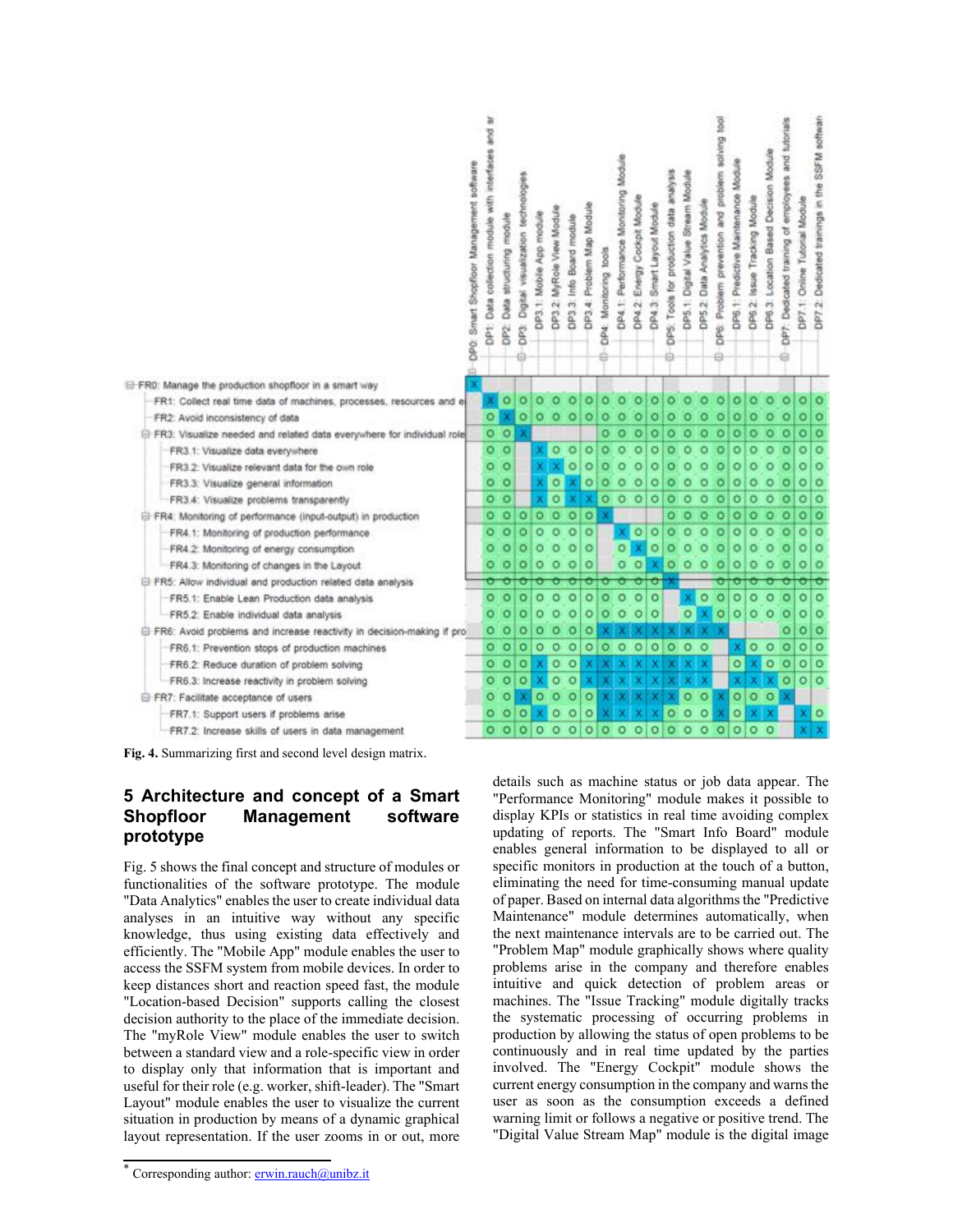of a traditional value stream map, which is updated continuously and in real time and thus avoids timeconsuming manual data collection. The "Dedicated Trainings" module offers access to training documents or video material directly at the workplace in order to facilitate the training phase of new employees at the workplace or during the start-up of new products. The last module "Online Tutorial" enables decentralized access to tutorials for problem solving and for frequently asked questions.



**Fig. 5.** Future modules of the SSFM software prototype.

# **6 Conclusion and outlook for further research**

This work summarizes current results of an ongoing research on SSFM. Previous studies have shown that small and medium-sized companies in particular require simplified and modular solutions for digitization in the shop floor management [16, 17]. Taking this need into account, this work tries to define a basic concept for bringing shopfloor management to a new digital level. Through a higher connectivity of production systems, existing data can be used for a more intelligent SFM. Thus, a framework based on three layers has been developed to design and realize a prototype application of a SSFM in the lab. Aim of this SSFM system is to support indirect and direct people in production and to change from a paper-based SFM system to a digital one. The

currently commercialized SSFM application visual shop floor® from the research partner Solunio will be used in a next step to develop, realize and test the newly identified modules shown in the AD decomposition and in Fig. 5. The AD approach supports the developers to define the right sequence for software development as the design matrix shows a decoupled design. An important task in the context of software development will be to make the user aware of which functional requirements have been implemented via the various software modules (DPs), so that the user can make full use of the developed SSFM. The testing of the new software prototype will take place in the Smart Mini Factory Laboratory of the Free University of Bolzano which focuses innovative applications of Industry 4.0. Further tests in an industrial environment should help to evaluate the suitability of this software prototype in industrial companies and especially in small and medium sized companies.

This project has received funding from the Free University of Bolzano under the grant agreement TN2079 (project title: Smart Shopfloor - Development of a software prototype for intelligent Shopfloor Management through Industry 4.0 technologies).

# **References**

- 1. U. Sendler. Industrie 4.0 Beherrschung der industriellen Komplexität mit SysLM (in German: Industry 4.0 - mastering industrial complexity with SysLM). Munich: Springer, 2013.
- 2. D. Spath, O. Ganschar, S. Gerlach, T. K. Hämmerle and S. Schlund. Manufacturing work of the future – Industry 4.0. Stuttgart: Fraunhofer Verlag; 2013.
- 3. M. Gneuss. Als die Werkstücke laufen lernten. Industrie 4.0: Die vierte industrielle Revolution (in German: When the workpieces learned to walk. Industry 4.0: the fourth industrial revolution). Berlin: Reflex; 2014.
- 4. C. Hertle, J. Hambach, A. Meißner, S. Rossmann, J. Metternich, J. Rieger. Digital shopfloor management – New ideas for improvements in production. *Productivity Management*, vol. 22, no. 1, pp.59-61, 2017.
- 5. L. M. Liao, C. J. Huang and G. H. Lin. A case study of production scheduling and shop floor control for hybrid flexible flowshop. In: Proceedings of the 6th International Conference on Industrial Engineering and Operations Management, Kuala Lumpur, Malaysia, 2016.
- 6. U. Dombrowski, T. Belz and F. Jäger F. Shopfloor management in the loop control of the implementation of Lean Production Systems (LPS): Supporting lean leadership with corporate-wide and standardized performance measurement systems. *Zeitschrift für wirtschaftlichen Fabrikbetrieb*, vol. 109, no. 1-2, pp. 20-25, 2014.
- 7. U. Dombrowski, T. Belz and F. Jäger. The use of shop floor management for support of quality management systems - operational implementation of the requirements of ISO 9001: 2015 in manufacturing